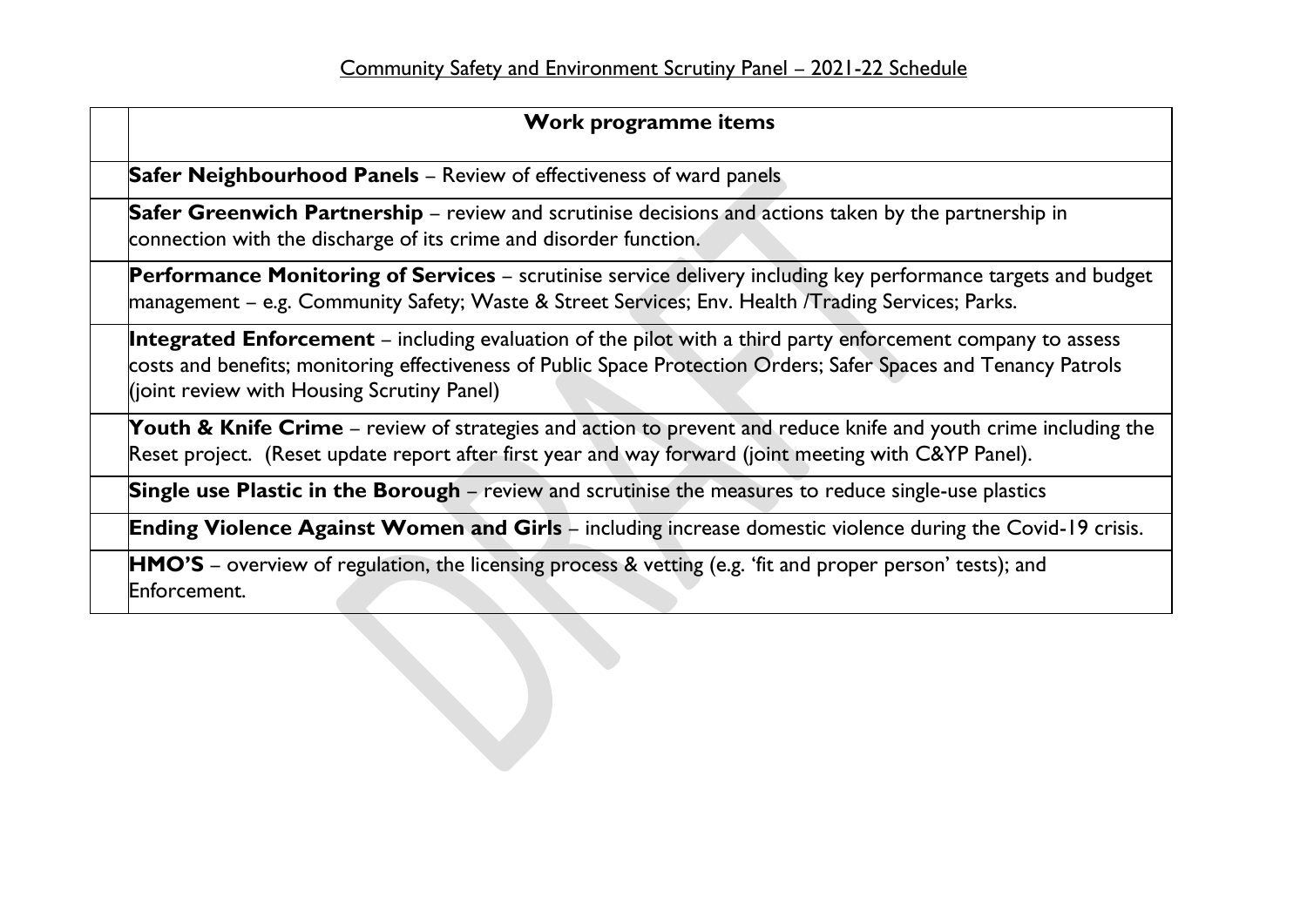| Meeting I - 10 June 2021                     |                                                                                                                                                                                                                                                                 |                                                                                                                                                                                    |                                                                                                                                                                                                               |
|----------------------------------------------|-----------------------------------------------------------------------------------------------------------------------------------------------------------------------------------------------------------------------------------------------------------------|------------------------------------------------------------------------------------------------------------------------------------------------------------------------------------|---------------------------------------------------------------------------------------------------------------------------------------------------------------------------------------------------------------|
| <b>Report</b>                                | <b>Report purpose</b>                                                                                                                                                                                                                                           | <b>Other Information</b>                                                                                                                                                           | <b>Officers / Members</b>                                                                                                                                                                                     |
| Work programme<br>schedule for 2021<br>$-22$ | Details of items to be considered at the next<br>meeting so that Members can advise of any<br>amendments required.                                                                                                                                              | <b>INFO ITEM</b>                                                                                                                                                                   | • Scrutiny Manager                                                                                                                                                                                            |
| Safer<br>Neighbourhood<br>Panels             | Final report on the finding of the review into the<br>effectiveness of ward panels                                                                                                                                                                              | If approved to be<br>forwarded the next O&S<br>Committee for<br>agreement                                                                                                          | • Chair of the Community<br>Safety and Environment<br><b>Scrutiny Panel</b><br>• Scrutiny Manager                                                                                                             |
| Safer Greenwich<br>Partnership (SGP)         | Report on decisions and actions taken by the<br>partnership in connection with the discharge of its<br>crime and disorder function.<br>To provide information to allow the Panel to<br>consider the scope of the further report to be<br>presented to the Panel | Panel to examine if the<br>SGP is successful in<br>making a difference to<br>local people & value for<br>money.<br>Further report to be<br>presented to the March<br>2022 meeting. | • Sharon Whittington - Safer<br><b>Communities Manager</b>                                                                                                                                                    |
| Youth & Knife<br>Crime                       | Review of strategies and action taken to tackle knife<br>crime, the role and evaluation of ReSET and an<br>update on the actions and outcomes to date of the<br>police use of stop search/use of force plan                                                     | To invite C&YP Scrutiny<br><b>Panel and Police</b><br>representative<br><b>Cabinet Members to be</b><br>invited to speak on this<br>item in relation to<br>portfolio aims.         | • Met Police<br>• Clare Cordrey - Interim<br><b>Head of ReSET</b><br>• Henrietta Quartano - Snr<br><b>AD Children's Services</b><br>• Sean McDermid -<br><b>Assistant Director</b><br><b>Community Safety</b> |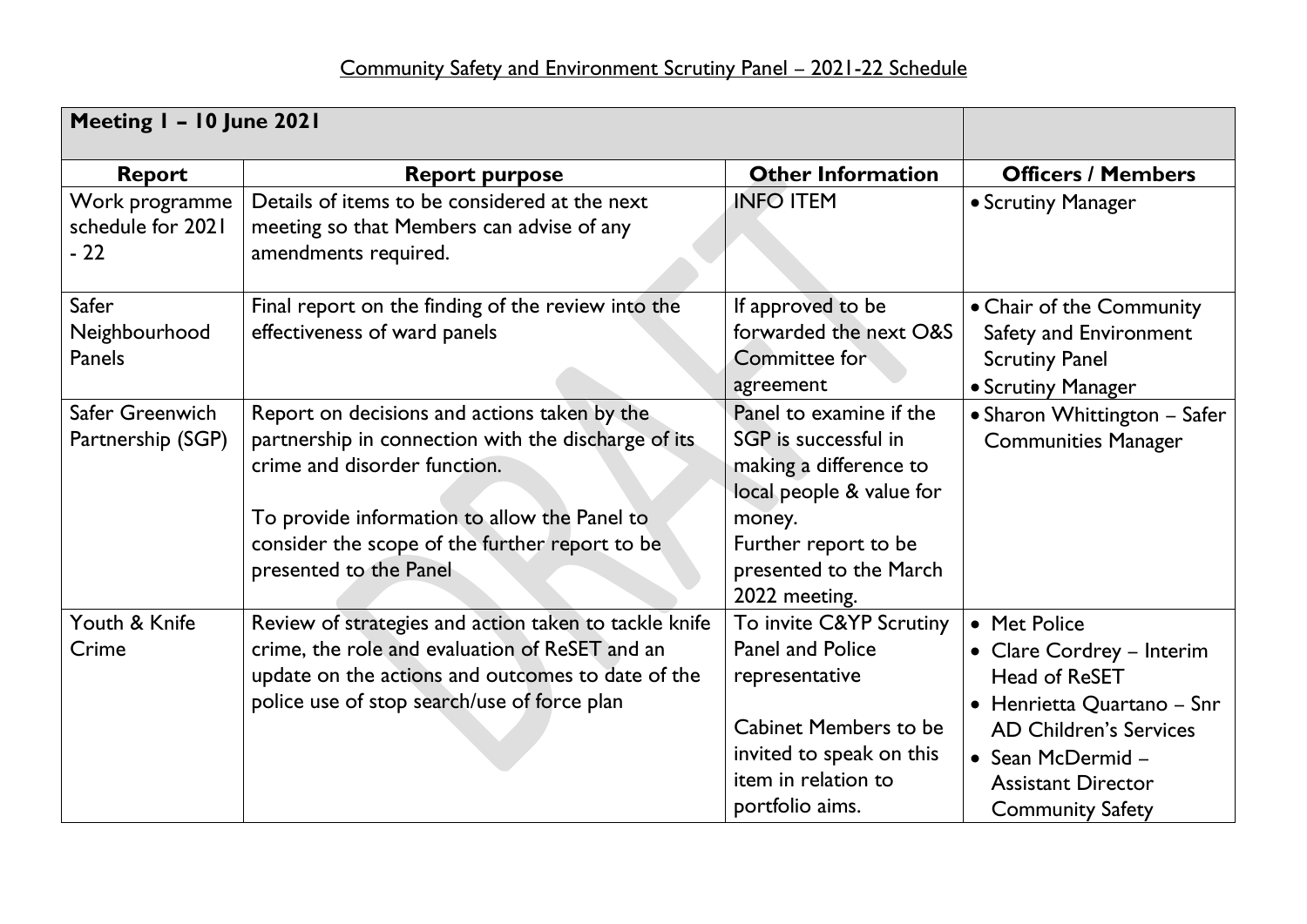| Meeting 2 - 07 October 2021 |                                               |                       |                                                  |
|-----------------------------|-----------------------------------------------|-----------------------|--------------------------------------------------|
| <b>Report</b>               | <b>Report purpose</b>                         | <b>Other</b>          | <b>Officers / Members</b>                        |
|                             |                                               | <b>Information</b>    |                                                  |
| Performance                 | Report on service delivery including key      | <b>Invite Cabinet</b> | • Joe Oliver - Head of Street                    |
| Monitoring of Waste         | performance targets and budget management.    | Member to respond     | <b>Services</b>                                  |
| <b>Services</b>             |                                               | to impact on          |                                                  |
|                             |                                               | portfolio             | · Mirsad Bakalovic - Director of                 |
|                             |                                               |                       | Improvement                                      |
|                             |                                               |                       | • Cabinet Member for                             |
|                             |                                               |                       | Environment, Sustainability and                  |
|                             |                                               |                       | <b>Skills</b>                                    |
|                             |                                               |                       |                                                  |
| Single use plastic in       | Report on measures taken to reduce single use | Member of the         | • Joe Oliver - Head of Street                    |
| the Borough                 | plastic in the Borough and comments on public | public who            | <b>Services</b>                                  |
|                             | suggestions.                                  | requested the item    |                                                  |
|                             |                                               | to be invited to the  | • Mirsad Bakalovic - Director of                 |
|                             |                                               | meeting.              | Improvement                                      |
|                             |                                               |                       |                                                  |
|                             |                                               |                       | • Cabinet Member for                             |
|                             |                                               |                       | Environment, Sustainability and<br><b>Skills</b> |
|                             |                                               |                       |                                                  |
|                             |                                               |                       |                                                  |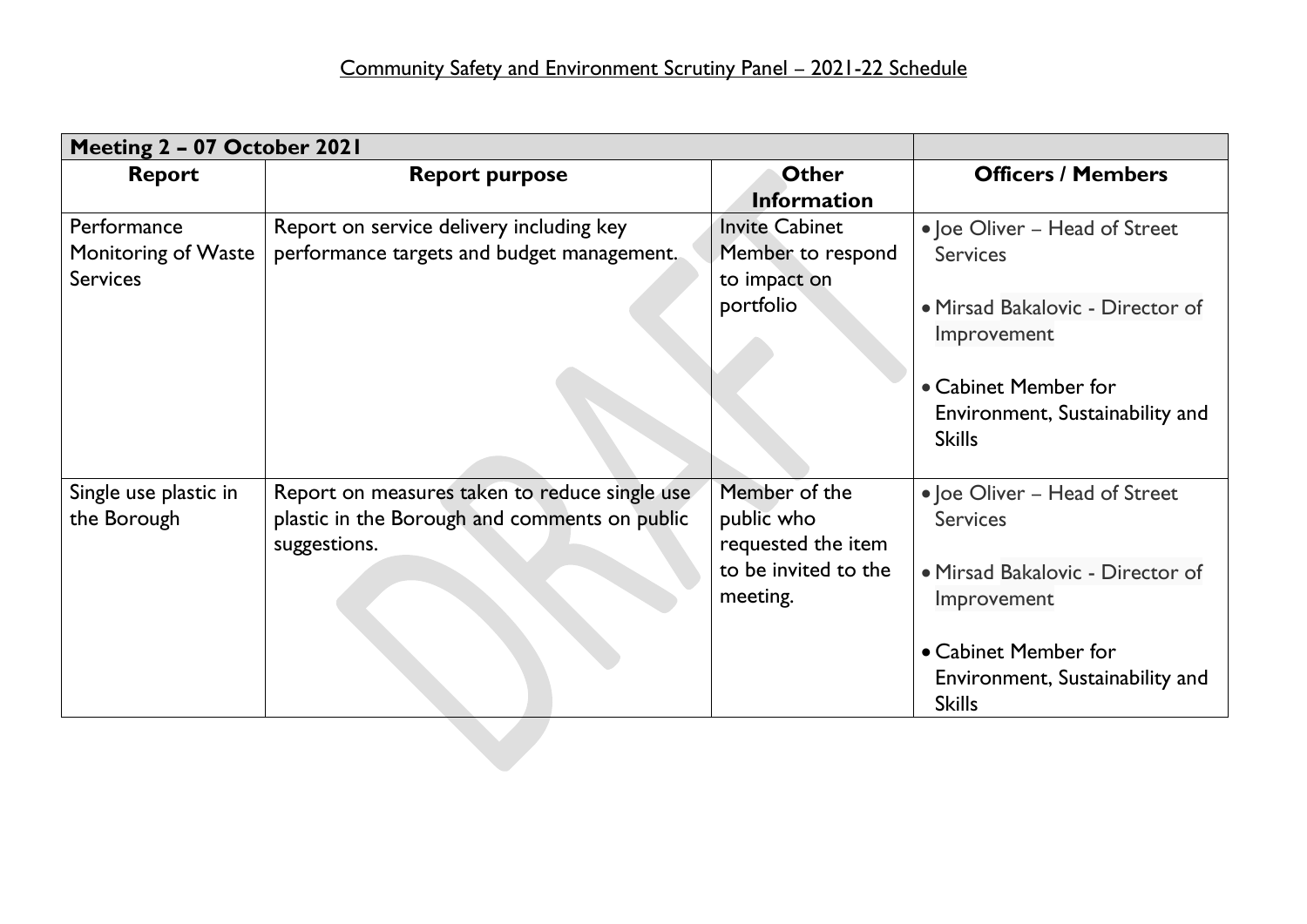| Meeting 3 - 11 November 2021      |                                                                            |                                            |                                                  |
|-----------------------------------|----------------------------------------------------------------------------|--------------------------------------------|--------------------------------------------------|
| <b>Report</b>                     | <b>Report purpose</b>                                                      | <b>Other Information</b>                   | <b>Officers / Members</b>                        |
| Performance<br>Monitoring Parks & | Report on service delivery including key<br>performance targets and budget | <b>Invite Cabinet</b><br>Member to respond | • Dawn Squires-Head of<br><b>Street Services</b> |
| <b>Open Spaces</b>                | management.                                                                | to impact on<br>portfolio                  | • Mirsad Bakalovic - Director of                 |
|                                   |                                                                            |                                            | Improvement                                      |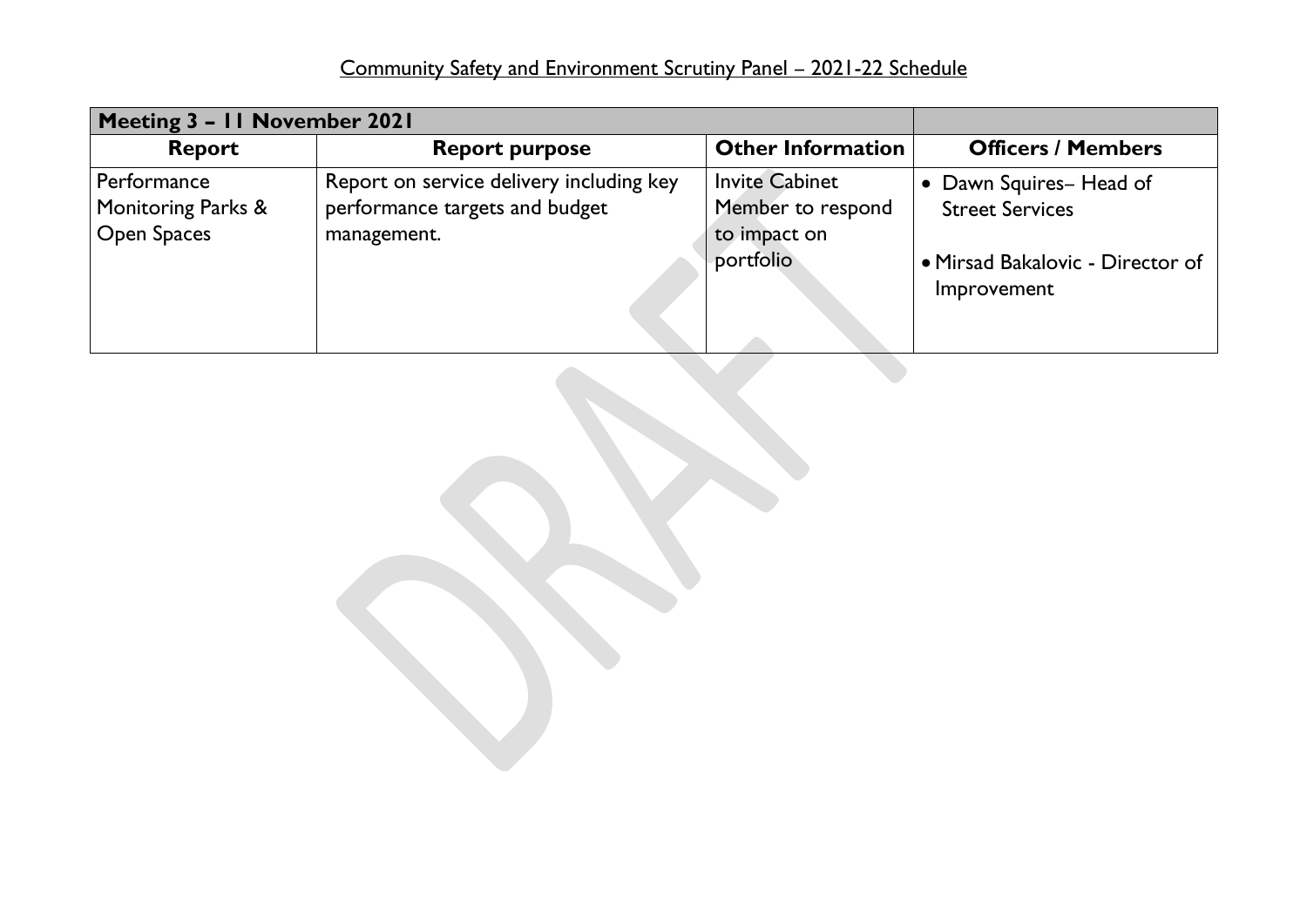| Meeting 4 - 16 December 2021                             |                                                                                                                                          |                                                                                              |                                                                                                                                                        |
|----------------------------------------------------------|------------------------------------------------------------------------------------------------------------------------------------------|----------------------------------------------------------------------------------------------|--------------------------------------------------------------------------------------------------------------------------------------------------------|
| <b>Report</b>                                            | <b>Report purpose</b>                                                                                                                    | <b>Other Information</b>                                                                     | <b>Officers / Members</b>                                                                                                                              |
| <b>Performance Monitoring</b><br><b>Community Safety</b> | Report on service delivery including key<br>performance targets and budget<br>management.                                                | <b>Cabinet Members to</b><br>be invited to speak<br>on this item in<br>relation to portfolio | • Sean McDermid – AD<br><b>Community Safety &amp;</b><br>Environment                                                                                   |
|                                                          |                                                                                                                                          | aims.                                                                                        | • Cabinet Member                                                                                                                                       |
| <b>Ending Violence Against</b><br><b>Women and Girls</b> | Report on strategies and action taken<br>including any response to the increase in<br>domestic violence during the COVID-19<br>pandemic. |                                                                                              | • Sharon Whittington - Safer<br><b>Communities Manager</b><br>• Sean McDermid - AD<br><b>Community Safety &amp;</b><br>Environment<br>• Cabinet Member |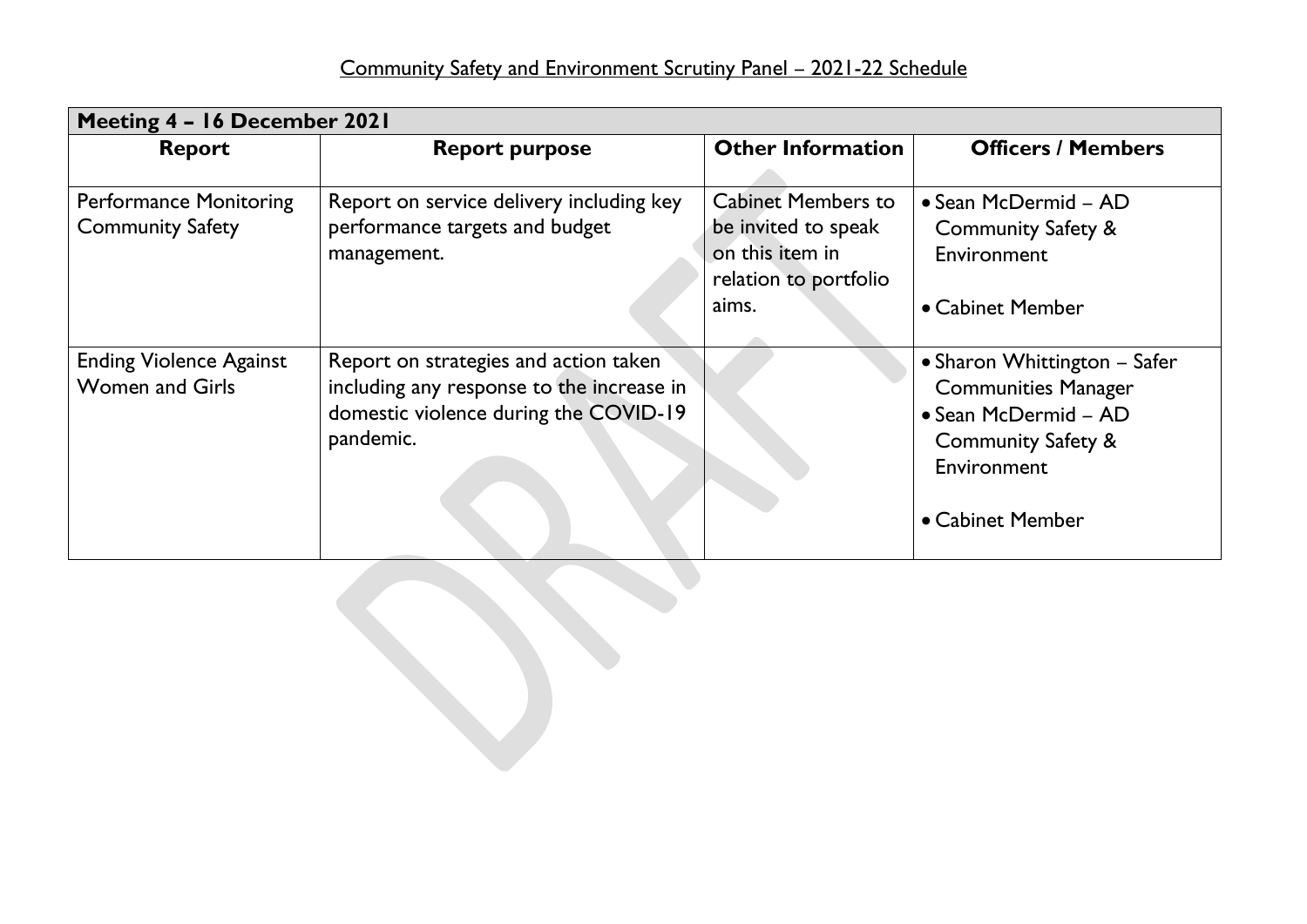| Meeting 5 - 04 February 2022  |                                                                                                                                 |                                                       |                                                   |
|-------------------------------|---------------------------------------------------------------------------------------------------------------------------------|-------------------------------------------------------|---------------------------------------------------|
| <b>Report</b>                 | <b>Report purpose</b>                                                                                                           | <b>Other Information</b>                              | <b>Officers / Members</b>                         |
| <b>Integrated Enforcement</b> | Report to include evaluation of the pilot<br>with a third-party enforcement company<br>to assess costs and benefits; monitoring | Joint review with<br><b>Housing Scrutiny</b><br>Panel | • Leanna Minahan, Interim Head<br>of Safer Spaces |
|                               | effectiveness of Public Space Protection                                                                                        |                                                       | • Sean McDermid - AD                              |
|                               | Orders; Safer Spaces and Tenancy                                                                                                |                                                       | <b>Community Safety &amp;</b>                     |
|                               | <b>Patrols</b>                                                                                                                  |                                                       | Environment                                       |
| Safer Greenwich               | Report on decisions and actions taken by                                                                                        | To include any                                        | • Sharon Whittington – Safer                      |
| Partnership (SGP)             | the partnership in connection with the                                                                                          | specific requests                                     | <b>Communities Manager</b>                        |
|                               | discharge of its crime and disorder                                                                                             | from June 2021                                        |                                                   |
|                               | function.                                                                                                                       | meeting                                               |                                                   |